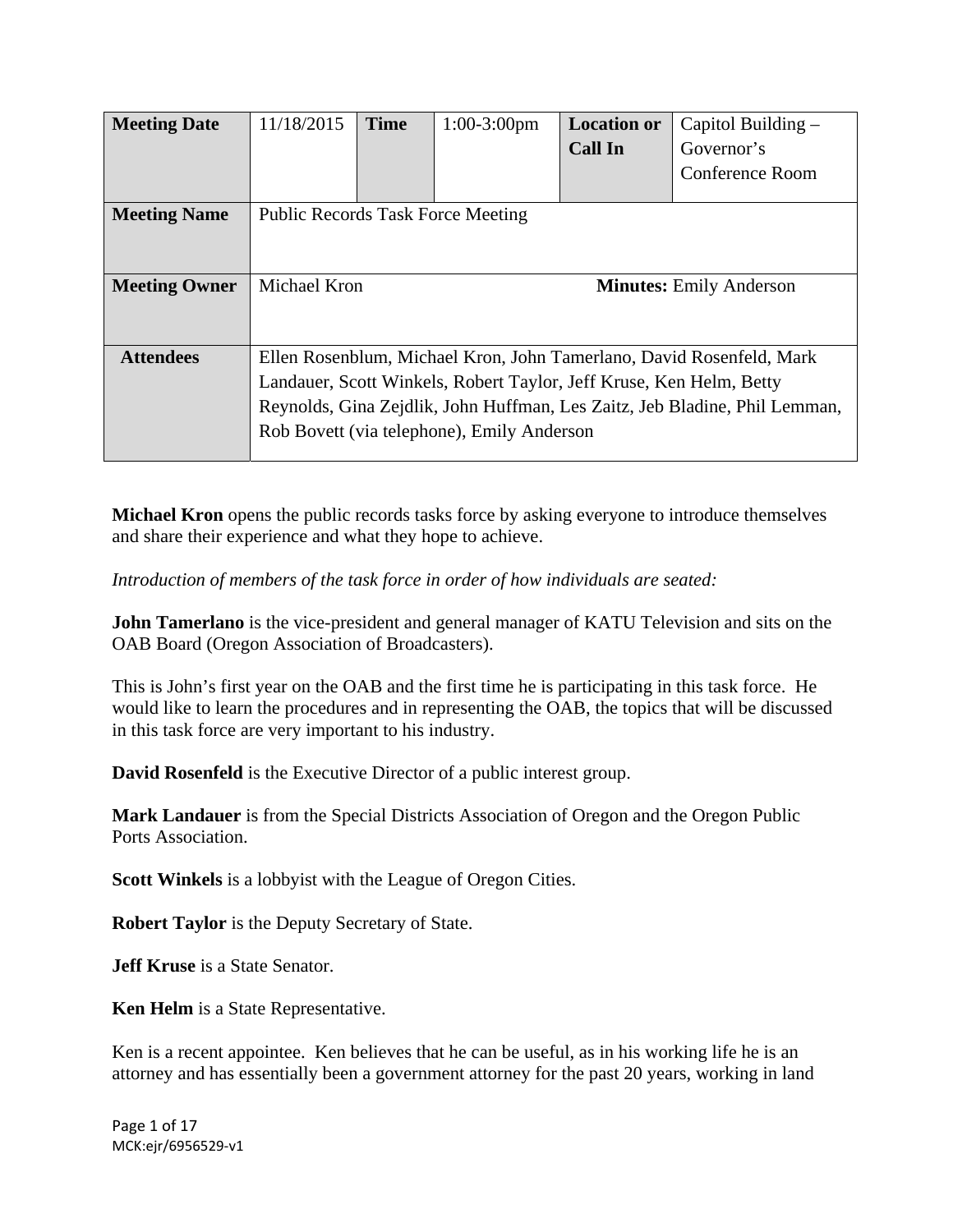use. Ken is currently practicing in hearings officer work for several jurisdictions within the state. Public records dilemmas are not far outside of his practice area.

**Betty Reynolds** is a public member of the Task Force.

Betty is a retired state executive, including 11 years as the executive director of the Oregon Government Ethics Commission. Betty has a profound interest in the concept of open transparency in government operations. Betty was the vice-president for Legislation of the Oregon PTA, and worked on OAIB's and Representative Frederick's 2014 Task Force on student data privacy. Betty also supported the Attorney General's Senate Bill 187 regarding student data privacy.

Betty thanked **Ellen Rosenblum** for her work on Senate Bill 187 and the Legislators who showed leadership on protecting student data privacy.

Betty is currently the vice-president of the Oregon School Boards Association, and has an appreciation for the challenges of state in local governments in compliance. For example, some of the 197 school districts are not even open during the summer.

Betty has a doctorate in public administration and policy. Betty does training in the public sector and recognizes the need to update the 1973 laws to reflect the digital age.

Betty thanked **Ellen Rosunblum** for the opportunity.

**Ellen Rosunblum** is delighted **Betty** agreed to serve and thanked the Representatives.

*Continued introduction of Task Force Members:*

**John Huffman** is State Representative for House District 59.

Les Zaitz is from the Oregonian is representing the Society of Professional Journalists.

**Jeb Bladine** is the president of the News Register Publishing Company in McMinville.

Unit a year ago, Jeb was a newspaper editor for 40 years with an interest in public records and public meetings.

**Phil Lemman** is from the Judicial Department.

Phil is sitting in for Josh Nasbe, who is on parental leave. Phil started his career in the Attorney General's office doing a lot of public records and meetings work, has been on the Board of Open Oregon, and now is the Public Information Officer for the Judicial Department. Phil does a lot of work with media and records.

**Ellen Rosenblum** is the Oregon Attorney General.

Page 2 of 17 MCK:ejr/6956529‐v1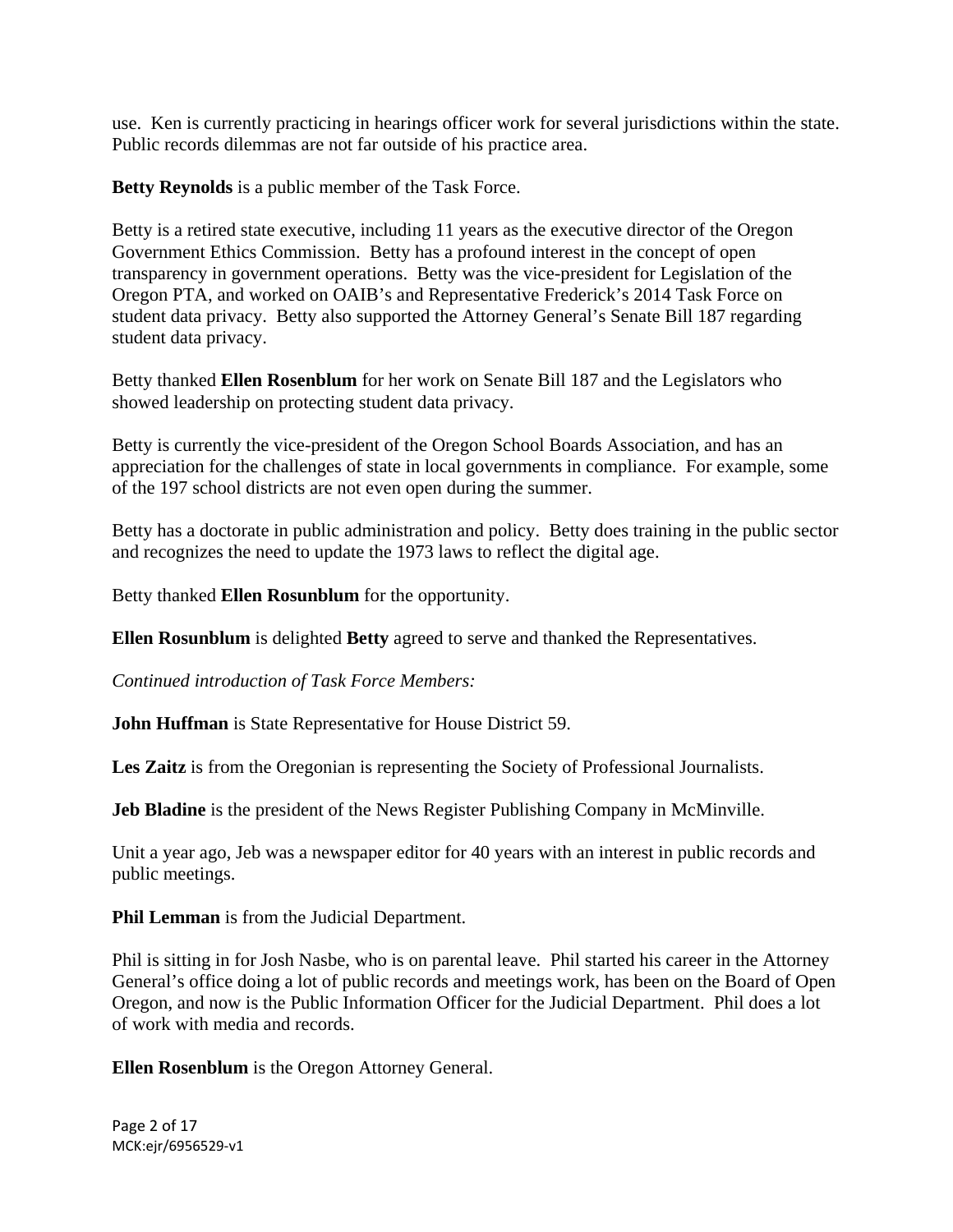Ellen is delighted to be here with everyone. She introduces **Michael Kron,** who is going to be chairing this Task Force. Ellen is going to take a roll and will be at most, if not all, of the meetings.

Ellen thanked the Task Force Members for being here and also the public members for attending.

**Ellen Rosenblum** introduces her staff, who are attending the meeting but are not part of the Task Force:

## **Aaron Knott** and **Joan Green**

Aaron introduces himself and states that he knows almost everyone. He is excited to be here.

**Ellen Rosenblum** says that Joan is her Executive Assistant, and is always someone to contact if need be.

**Michael Kron** recognizes almost everyone around the room from last meeting, but offers an opportunity for visitors to introduce themselves.

**Michael Kron** – At the end of our last meeting we discussed the framework for this meeting, and that we would start with two basic issues. One is coming up with a policy statement to inform the public records Law. Les noted that the public records law does not currently have a statement of policy. The idea was if we can come up with a statement of policy, we can then use the statement of policy to inform our ideas as we move to more substantive areas of the law.

The second was to talk about the organization of exemptions.

I would like to get to both of those things today, but a couple of things have come up that I want to talk to the Task Force about, and maybe suggest a detour:

The Center for Public Integrity recently did a 50 state evaluation of state government around the country. They gave Oregon an F in the area of accountability in state government, and an F specifically in the area of access to public information.

**Jeff Kruse** – How many states got F's?

## **Michael Kron** – 34

**Jeff Kruse** – It's a biased assessment.

**Michael Kron** – In public records law, actually 44 states got F's.

**Jeff Kruse** – That's a good perspective to have.

**Michael Kron** – I absolutely agree with that. It may be that there are unrealistic expectations, but I also think that perception indicates there is problem with how people feel about their ability

Page 3 of 17 MCK:ejr/6956529‐v1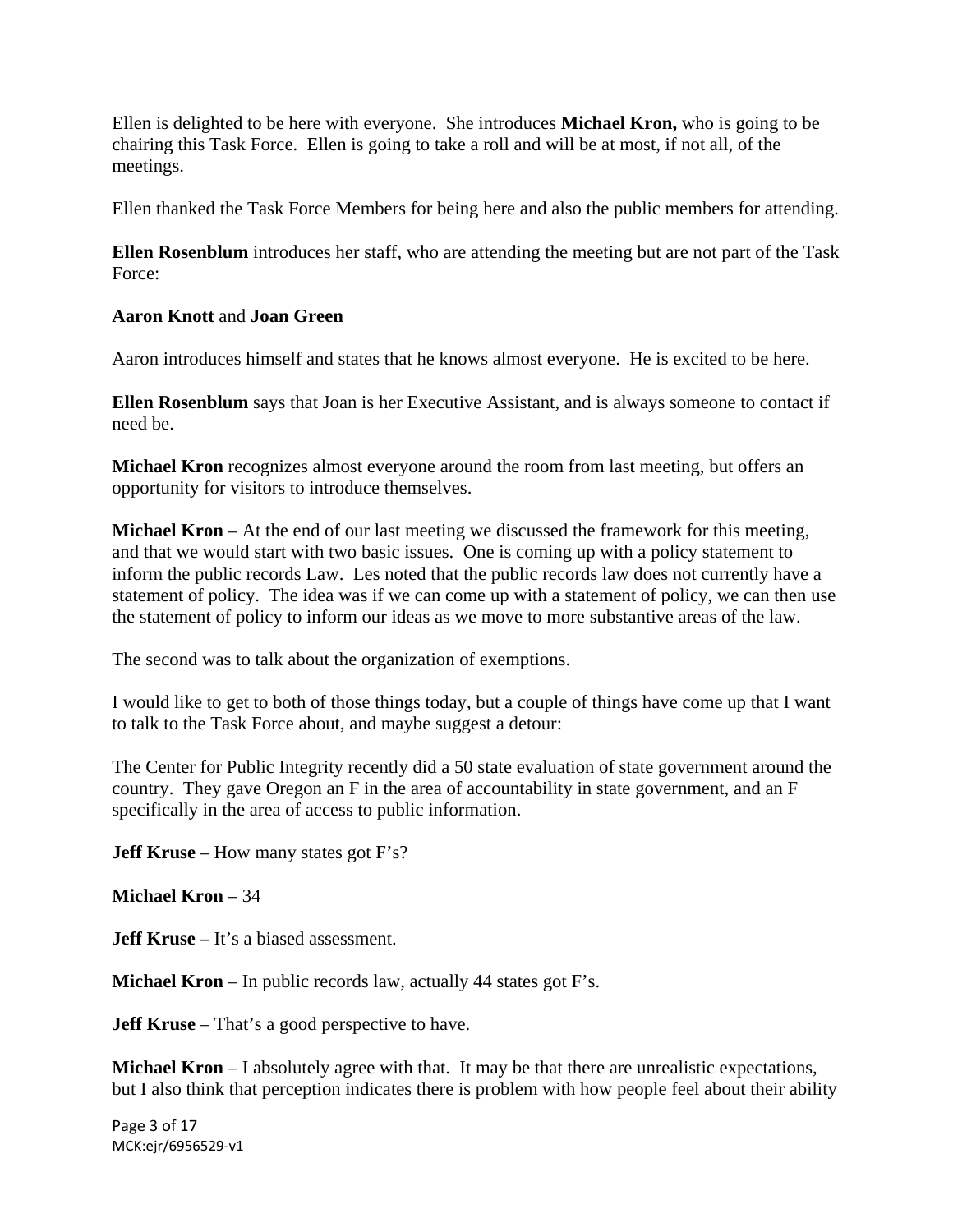to have access to their government. If people feel they can't access their government, it seems like that's something we should address.

The other thing that has happened is that the Governor requested audit report has been issued by the Secretary of State Audits Division. In about 10 minutes, the Governor will be delivering some remarks to the joint committee on Legislative audits with respects to this audit and another one on government accountability. We have the ability to watch it here, if people on the Task Force are interested in seeing what the Governor has to say.

We will plan to do that around 1:30.

**John Huffman** – I haven't had a chance to go over some of the materials that you sent, but are we planning on reviewing some of the work that John Kroger's team did?Was there value in that? I was associated with that, so we don't recreate something.

**Michael Kron** – I actually worked fairly hard on John Kroger's reform effort and am very familiar with the outcome and the input that went into that. I think there are some things we can look at that will be extremely useful in the context of organizing exemptions. One of the things I sent around was what Kroger proposed in that regard, which is create a catalogue which both classifies exemptions broadly and then attempted to describe them individually. So if you are a member of the public and you want to get at what is potentially exempt, you can look in a broad category and then look for narrower categories.

A lot of work was also done to try and compile all of the exemptions outside of chapter 192 into a master list. I have a law clerk who has been working on helping me update that.

**John Huffman** – Is the report from that work group available somewhere where I can find it?

**Michael Kron** – John Kroger did not convene a work group. The failure to do that was perhaps one of the factors that led to people being surprised and overwhelmed when his ombudsman bill dropped and nobody feeling comfortable that they knew what was really in it.

The Attorney General did issue a report in 2010, leading up to his proposal, which we could take a look at. In going through the Center for Public Integrity's Assessment, I did notice they cited to that report a number of times. That is certainly a resource that could be helpful to us.

I think it's important that we take a different approach to the issues, because his was ultimately unsuccessful. I think some of the things he did were useful, and one of the things on our agenda today is talk about how are we going to be more proactive about soliciting public input. Kroger did a fairly good job of going around to various areas of the state and inviting people to come and share perspectives. I personally have a lot of that knowledge and I may not always be great about explaining what I'm relying on that was done there.

**Ellen Rosenblum** – I am absolutely open to pulling from some of the previous work that was done here. Pretty much any time I have met with the media, the first question out of the box is "are you going to take up the public records issue?" and I kept saying "yes, absolutely I am." I

Page 4 of 17 MCK:ejr/6956529‐v1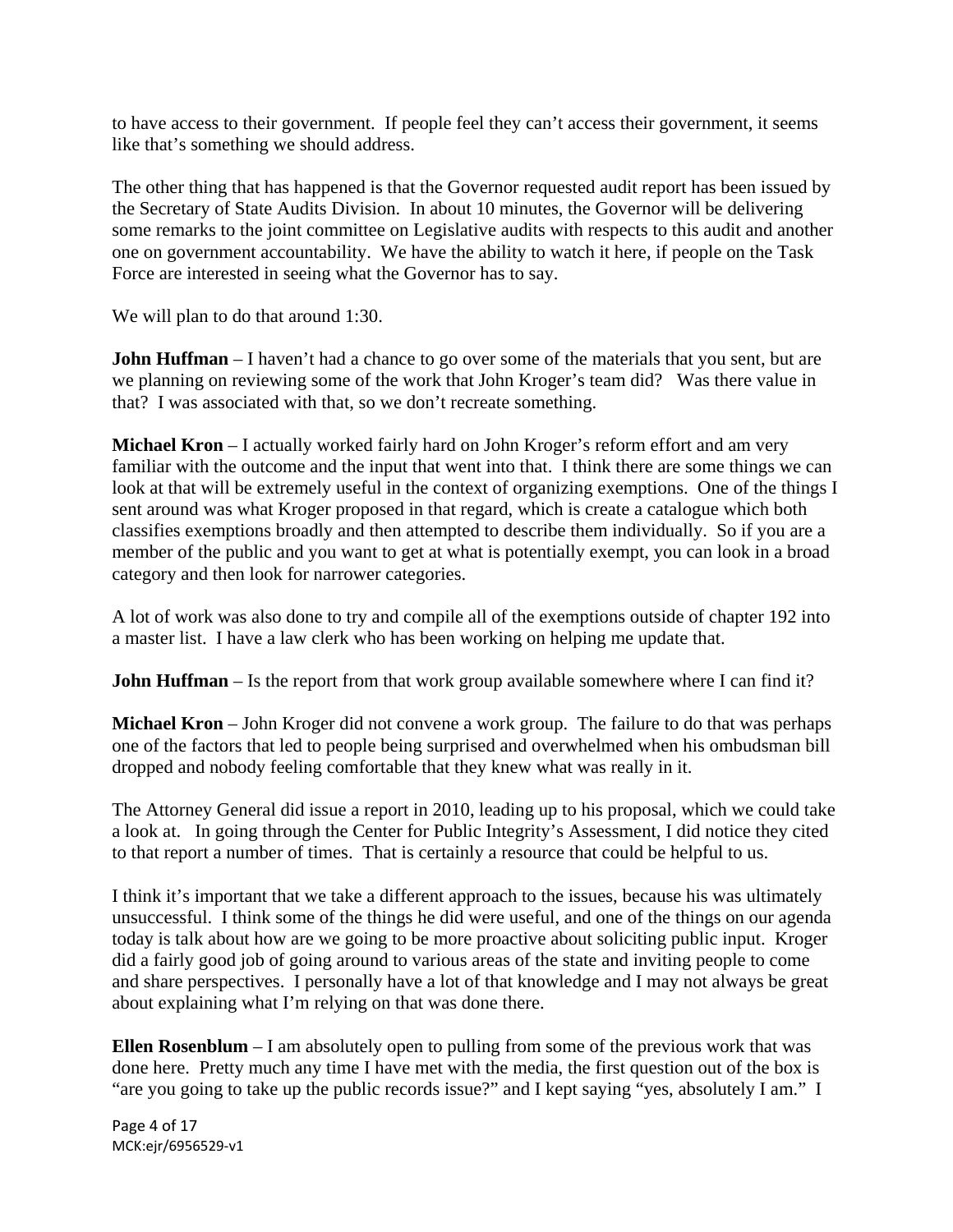don't want to reinvent the wheel, but I am also very conscious of the fact that something went awry. I want to be careful about not embracing my predecessor's work, other than some of the parts that Michael finds…

**John Huffman** – Not being familiar with the work that has been done, I have witnessed particularly in the last two biennia some promising ideas that didn't get traction because someone didn't properly message before bringing the concept to the Legislature. I didn't know if that was part of the challenge.

**Michael Kron** – It was a very ambitious effort in terms of addressing all three issues in one volume and the way it was presented was another problem. We are certainly willing to draw from that work.

**Les Zaitz** – Did the draft legislation essentially follow the findings of the report we put together in advance?

**Michael Kron** – It did. There are some specific things about it that are very useful. I personally am a fan of what we tried to do with exemptions. I think it can be refined, but it did address the three areas that have been highlighted over and over by everybody, to do with the number of exemptions, the timeliness of public record responses, and the cost associated on both sides. The report can be a good guide.

Oregon ranked 34 out of 50 states, and only six states did not get an F. Utah and Hawaii were highly ranked in their assessment. Idaho got a C. Nobody did terribly well by this measure. There were three C's three D's, and every other state was given a failing grade. This probably reflects that the realities we talked about last week are realities everywhere. Emails and electronic documents create a significant problem for people to deal with.

The perception is out there and I think it is widely held, that public records laws are not working.

**Phil Lemman**– They gave Oregon a zero in 'practices and receive responses to access information requests in a reasonable time period and at no cost', and that seems to directly contradict the findings of the audit. The routine requests get fulfilled in timely bases and without a lot of problems. It's the larger scale or electronic records that cause a problem. I see a real disconnect whether it's by perception or analysis. I share Senator Kruse's question on how much we can rely on that.

**Michael Kron** – There may be people in room who will you tell you there are times when those routine requests are not handled as forthrightly as we would hope.

**Phil Lemman** – We can write for the rule, or write for the exception. If we make the general rules based on the exception on those unusual cases, we aren't really doing a full service to anybody. So I would like us to keep that in mind as we move forward.

**Michael Kron** – I think it might be a good idea if I can try and get the Governor on the screen. She will be talking at least some about the public records audit.

Page 5 of 17 MCK:ejr/6956529‐v1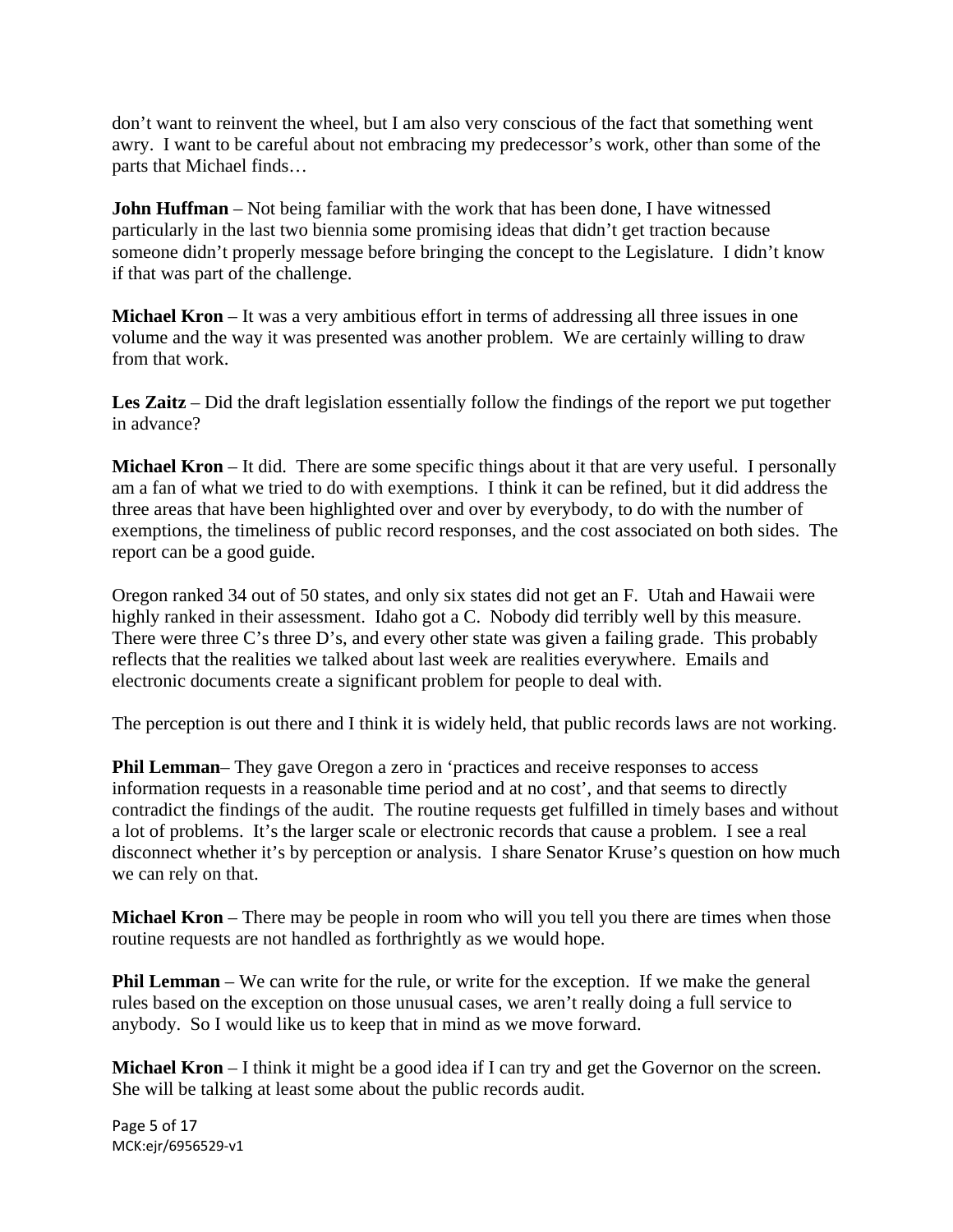## *Recording stops for break Break ends and recording resumes*

**Michael Kron** – The first thing we had talked about was coming up with a policy statement in the law. The courts have made some very powerful statements about the intent of the law and they have made them consistently for decades. The first case predates Oregon's current public records law but is still cited frequently by courts, form 1961. The idea is to allow people to assess the performance of people working for them. The court described the public access to records a fundamental right balanced against an incidental right of a public agency to be free from interference. The public's right to know what their government is doing is a fundamental and significant right and what that should be balanced against is an incidental need of government to function.

**Michael Kron** read multiple court opinions.

**Michael Kron** – I think Scott said last week that the public records law works against itself when it has all these exemptions built into it. What that prevents is the simply, quick and uniform application of exemptions to records in public bodies.

**John Huffman** – The direction I would like to see us go would be that records should be available, comma, with few exceptions, and those be articulated, and the process spelled out clearly. The Secretary of State audit had some good recommendations that the Governor is taking under consideration. Steering clear of those comments like 'generally available' kind of bothers me.

**Michael Kron** – The comments bother you, or avoiding it would bother you?

**John Huffman** – For us to position ourselves in making a statement along the lines that they should generally be accessible. I would like to see this group articulate that the information would be available with few exceptions.

**Jeff Kruse** – If we can define exceptions then everything else is open.

**Michael Kron** – It sounds like the Governor is speaking.

*Recording stops for Governor's comments Break ends and recording begins again* 

**Michael Kron** – it sounds like in 2016 there will be legislation to propose to adopt an independent ombudsman. We might want to talk about how our task force can help inform those efforts. At the latest, we should put it on our agenda for our next meeting, otherwise it was nice to hear her commitment to the public records law.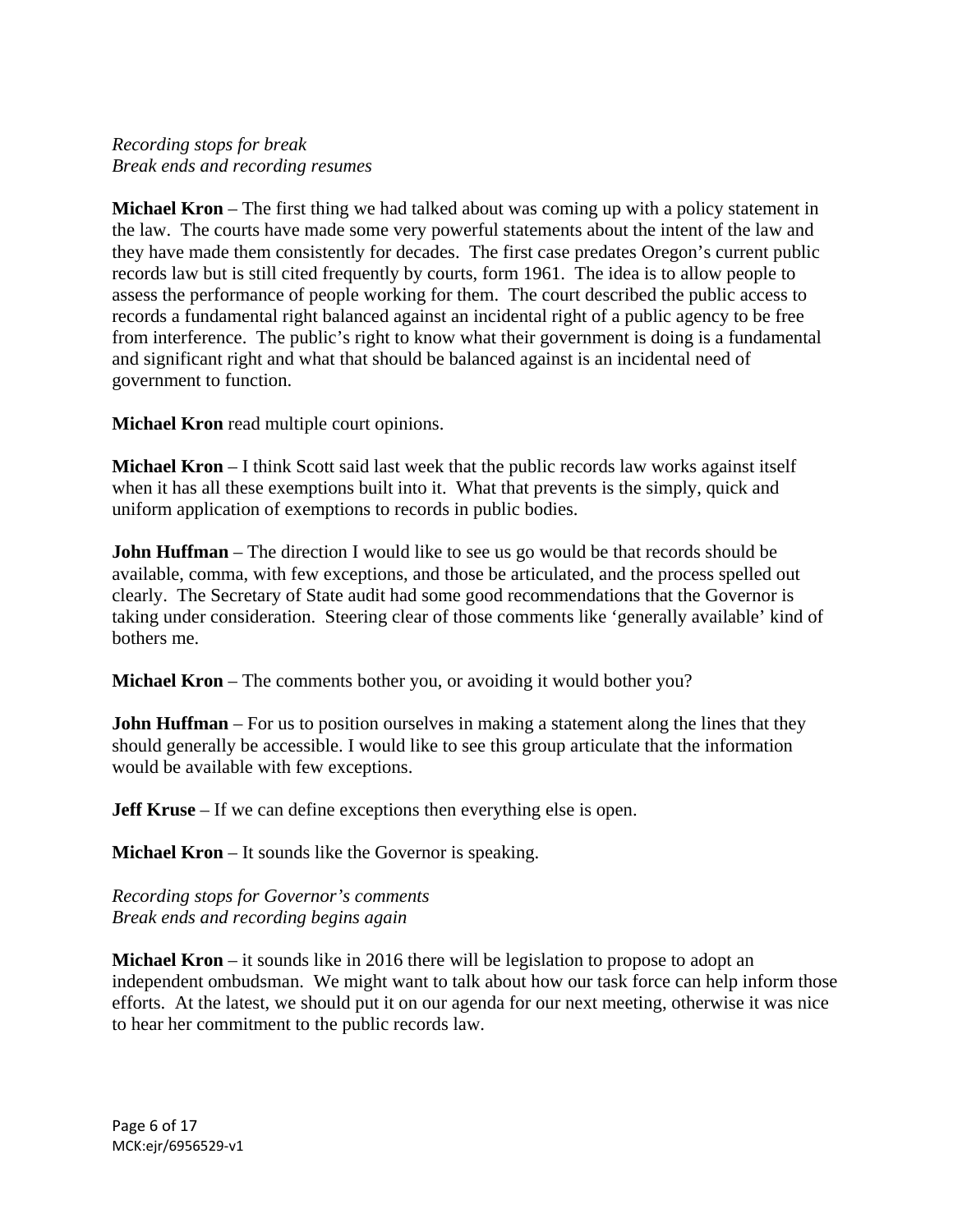I was in the middle of talking about policy statements. Representative Huffman, I think you are saying that language like 'generally accessible' may not be strong enough. That does sound like a stronger way of saying what essentially the same idea is.

I found some policy statements in other states that expressed the idea fairly strongly.

**Michael Kron** read multiple state policy statements.

**Michael Kron** – If we get to it later, there are a few states where the Legislator has said; "these are things that we want our exemptions to protect". They are personal privacy, business records, and things that would significantly affect the government from administering its programs efficiently. The idea that there can be few exceptions and identified, maybe a policy statement is the place to do that.

Both of these states failed the Center for Public Integrity's assessment of public records law. That is no reason not to adopt a policy statement.

**Michael Kron** read draft policy statement.

**John Huffman** – I like the wording of 'narrowly', 'liberal', so we convey that the records should be available. Several of us had lunch with Joe Robertson from OHSU and he was talking about the Moda deal. Joe said OHSU tries to be transparent, that this was one of those things where they couldn't speak because they were dealing with a non-public entity, and they couldn't say anything until Moda was ready to make the announcement. I thought it was impressive that OHSU's policy is they will be transparent with those rare exceptions when they are dealing with intellectual capital of a private entity.

**Les Zaitz** – Moda makes a good exhibit to the importance to the public of getting the information. Here, you have \$50 million of public money going to a private entity and the public has a lot of questions. The initial statement ought to be an unambiguous as possible. That the records are public, period. I stumbled over "the requirements shall be construed narrowly." My suggestion would be "they should be applied narrowly".

**Jeb Bladine** – I echo Les on the first sentence, that public records shall be accessible to members of the public. I don't know that you need to refer to "and elsewhere" in ORS for the disclosure provisions. I would suggest only those included in 192.

**Michael Kron** – Are you talking about the exemptions?

**Jeb Bladine** – I'm talking about the disclosure statutes that are outside of 192. The disclosure provisions in 192 should be interpreted liberally, well the disclosure in every other statute.

**Michael Kron** – It might be awkward to include a policy statement inside the public records law that is a policy for other laws, too.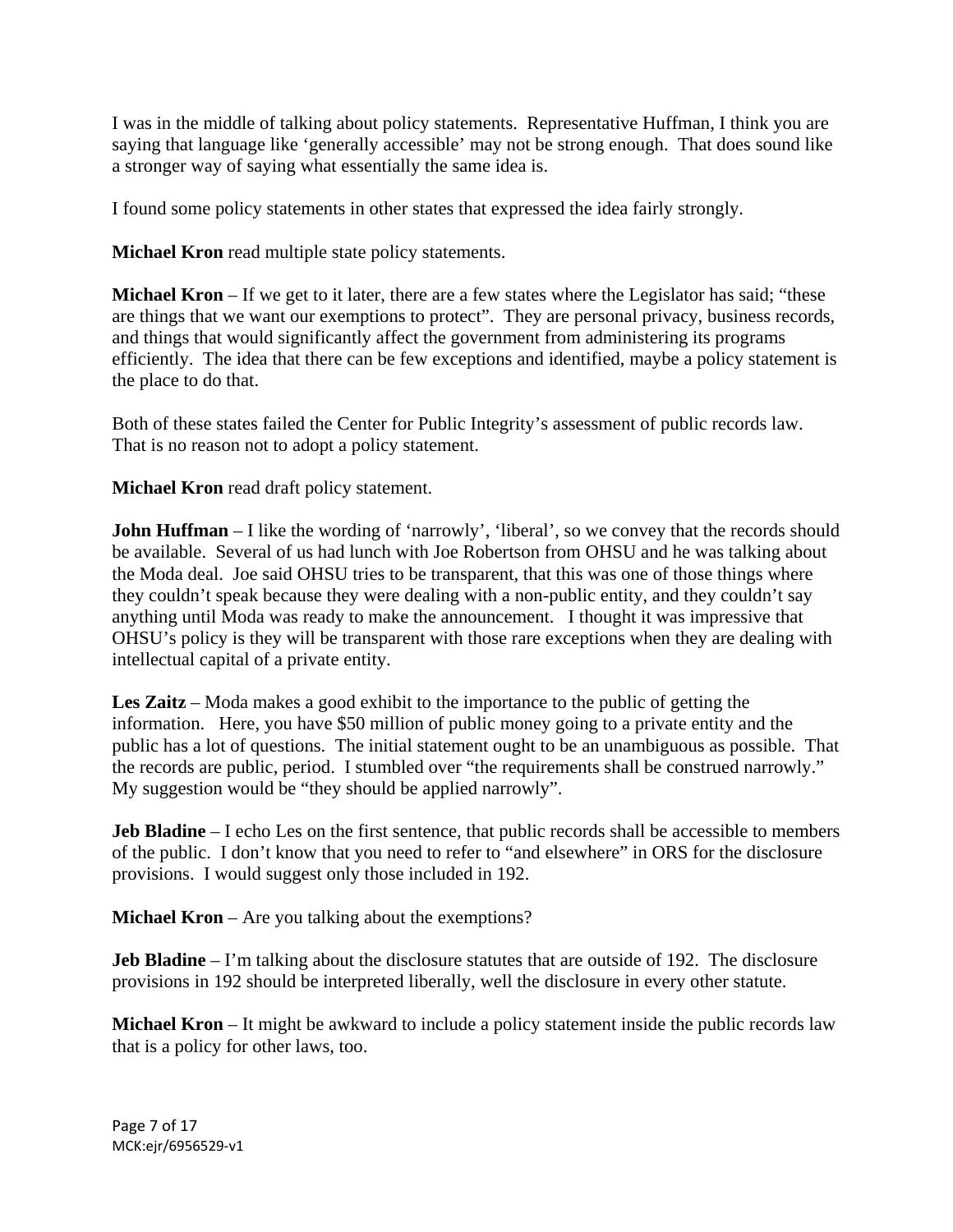**Jeb Bladine** – The public records law explicitly draws those into disclosure by making them subject to 192.502. I don't know if there's another place to do that, but there is a connection is 192 to all those other laws.

**Michael Kron** – What I'm hearing is that it is the policy of the state of Oregon that public records are accessible to members of the public with few exceptions.

**Ellen Rosenblum** – Or shall be accessible.

**David Rosenfeld** – The "with few exceptions" part is not in there, everything else is in there. That would be an additional item that is not here.

**Michael Kron** – I think saying "they shall be with few exceptions" is stronger.

**Scott Winkels** – The Legislature has been really conflicted about this. We several statutes that designed to limited access to personal data; we have multiple classes of employees: public safety officers, judges, code enforcement officers; whose data we are prohibited from releasing. There was a bill passed in the last session that requires us to delay the release of data until we can notify the public official or person who the request was about. I don't know that I have an objection to the policy statement, I just have to note that we have these conflicting requirements throughout the statute that I don't know this statement could live up to.

**Michael Kron** – I think the idea was we could then use the statement and try to minimize the inconsistency you are describing.

**Scott Winkels** – Some recognition that we have an obligation to protect people's physical and economic safety is important.

**Les Zaitz** – I agree and understand that, I just know from long years of practice with this that it has become the default position to see if any exemption can be applied, and if not then we will release it. This sort of declares that it will be open unless you have a specific reason to make something confidential. I see significant value to giving guidance to all levels of government. That doesn't remove the need for applying on a rational basis, the exemptions. If we accomplish nothing else, but clarify this policy, it's going to make life a lot easier.

**Betty Reynolds** – The public meetings piece of chapter 192 has a strong purpose statement. If you wanted to go in the direction of a general purpose statement, I did search for 'purpose', 'intent', and 'findings', and there are actually about four different provisions, but they are very narrow. One of them is for genetic information, one of them applies to litigation and attorneys and litigation, and one of them applies to public records and destruction. One possibility is a hybrid of public records and meetings for the entire chapter.

**Michael Kron** – A policy statement maybe doesn't seem like much, but it's a provision that has been used by trial and appellate courts to reach decisions that are consistent with the policy statement. An opinion was just issued that essentially said you can't get out of the public

Page 8 of 17 MCK:ejr/6956529‐v1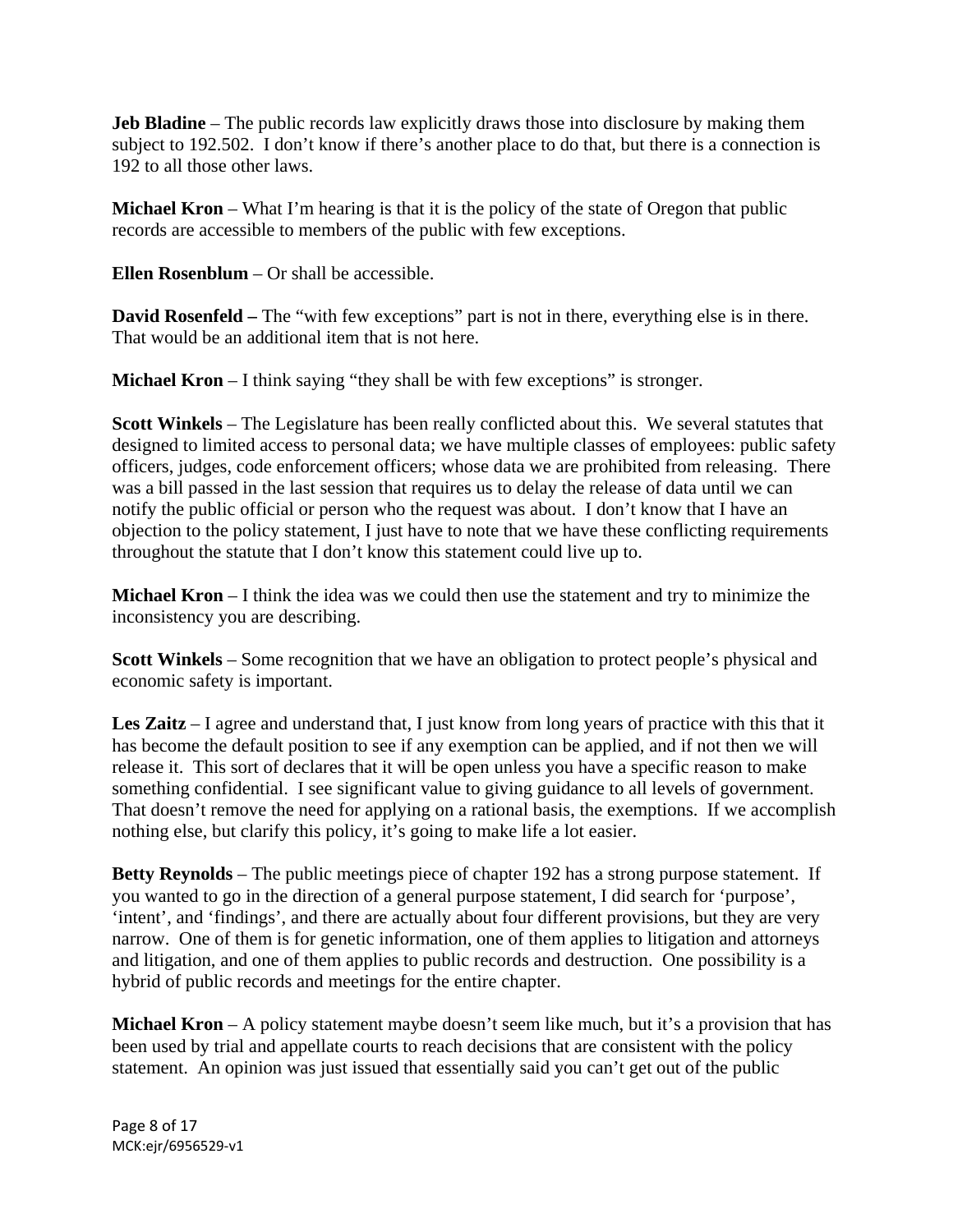meetings law by serial emailing between people who are members of a governing body. It was inconsistent with this policy statement to interpret your emails as anything other than a meeting.

To return to what I think you were hinting at Scott, it seems like what your statement implies is the need to protect people's privacy, safety, and business interests within the policy statement. The intent of the public records law really is to get information about what the government is doing. The intent is not to get personal information about individuals who are encountering the government. The interest really is in knowing what the government is doing and how the government is fulfilling its obligations.

**Ken Helm** – I don't see that there is a definition of what an exemption is. I tend to think about how a court will look at a claim that the law has been violated around an exception. They will look first at the text of the exemption to see if it applies, and if the text is absolutely clear, they won't go back to this.

When we talk about this balancing, that is the place that needs more clarity. I don't think there is much argument in this group about whether public records should be broadly available. We are having the trouble when you carve away from that. It may be worth to think about if we are correct on our principles about when exemptions should be granted.

**Jeb Bladine** – We define it according to the AGs and common practice that it is an allowance for non-disclosure; not a prohibition against disclosure. If an exemption is going to be defined as a prohibition against disclosure, we would consider that bad. It might be good to define it as something allows an official to not disclose information.

**Ken Helm** – In observing how this bill that Scott was talking about was passed last session, there was no discussion of a principle of exemption around it. Certain public officials are having trouble because their privacy is being invaded for reasons that are unrelated to their personal life, but are related to their public service. The exemptions have been one-offs for a long time.

**Scott Winkels** – I'm going to clarify. I wasn't criticizing that bill, we actually supported it. Those were our employees who had been jeopardized; it was a good bill.

**Michael Kron** – Florida and Kansas have both adopted explicit exemption criteria, which state that an exemptions should do one of three things: be necessary to effectively and efficiently administer government programs; they should protect sensitive personal information that would be defamatory or jeopardize safety, and only used to exempt identifying information; and the confidential information about entities, or essentially trade secrets.

**Mark Landauer** – Shortly after a terrorist action 14-15 years ago, there was talk about the public records law and what sort of things should and should not be released. In reading number two there, where it says jeopardizes safety, is that individual safety of the public at large?

**Michael Kron** – That one would be about individual safety, I think public safety would fall more under the first one.

Page 9 of 17 MCK:ejr/6956529‐v1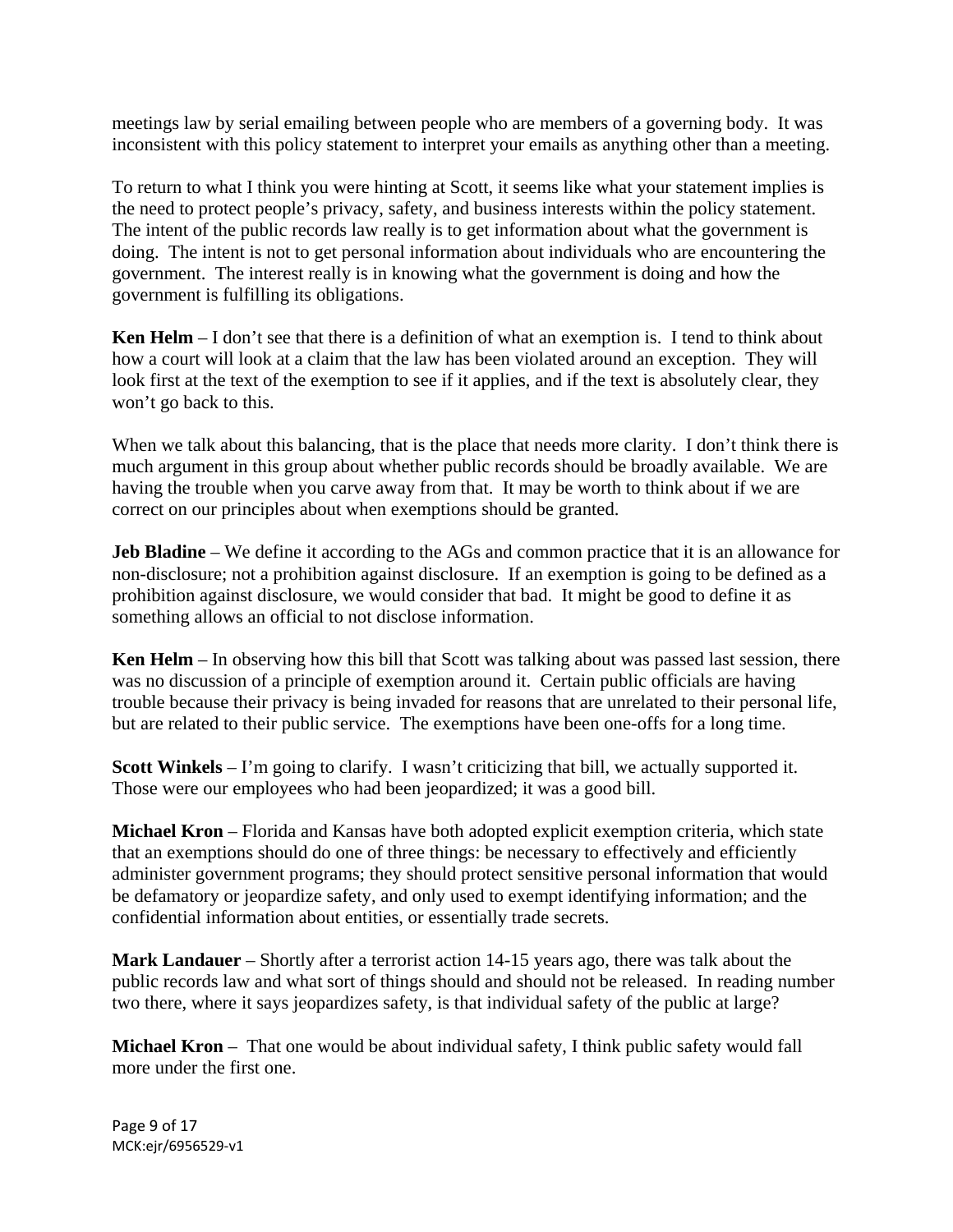**Mark Landauer** – I think we need something that calls out public safety. What I have in mind are CERT tactics. We don't have to release those or key infrastructure information. We have a safety responsibility to the public. If we are going to go with these broad exemption categories, I want to be sure we at least capture a part of that in there. I do agree that the public ought to know we are doing a good job. Some of that information should be available. We should be vulnerable to criticism when we deserve it. But I also want to ensure that certain plans and facilities that have significant public safety component can be discussed.

**Jeb Bladine** – These are not exemptions, these are broad categories that they would fall under. Maybe public safety could be included in that. Number two probably falls short of personal privacy issues that are widely accepted.

**Gina Zejdlik** – Right now we have exemptions and the balancing tests in our laws; but you have the 'other' category that is not trying to be responsive to any category.

**Michael Kron** – If we come up with a policy statement, then we can move on to the next areas of our work with that policy statement in mind. There are some that don't make sense.

**Mark Landauer** – Do we in the state of Oregon have anything like this currently or maybe in the past?

**Michael Kron** – Some states have all their exemptions published and catalogued. That is part of our second agenda item. Maybe a policy statement should wrap in what an exemption should be and the balances that should be at play.

**Ellen Rosenblum** – Didn't Vermont do that?

**Michael Kron** – All people have a right to privacy in their personal and economic pursuit which ought to be protected. Public safety is not really addressed here. Where an exemption is truly needed to effectively and efficiently administer government, that isn't really addressed in Vermont.

**John Tamerlano** – Is there a Federal one we could look at?

**Michael Kron** – The FFOIA has nine exemptions, but there is not really a policy statement.

**Robert Taylor** – When a request under that law with nine exemptions, how does the federal agency parch those out?

**Michael Kron** – One of the exemptions is like ours which patches everything into it. The eight that are actually in FFOIA have been well developed; these are things that are litigated all across the country. The Department of Justice publishes a guide to the federal FFOIA. There is guidance on the ones that are in the FFOIA. As of 2009, FFOIA requires any additional exemptions to refer to the FFOIA if they are not included in order operate as an exception. You know from your work what exemptions are effective and you consult with your lawyer.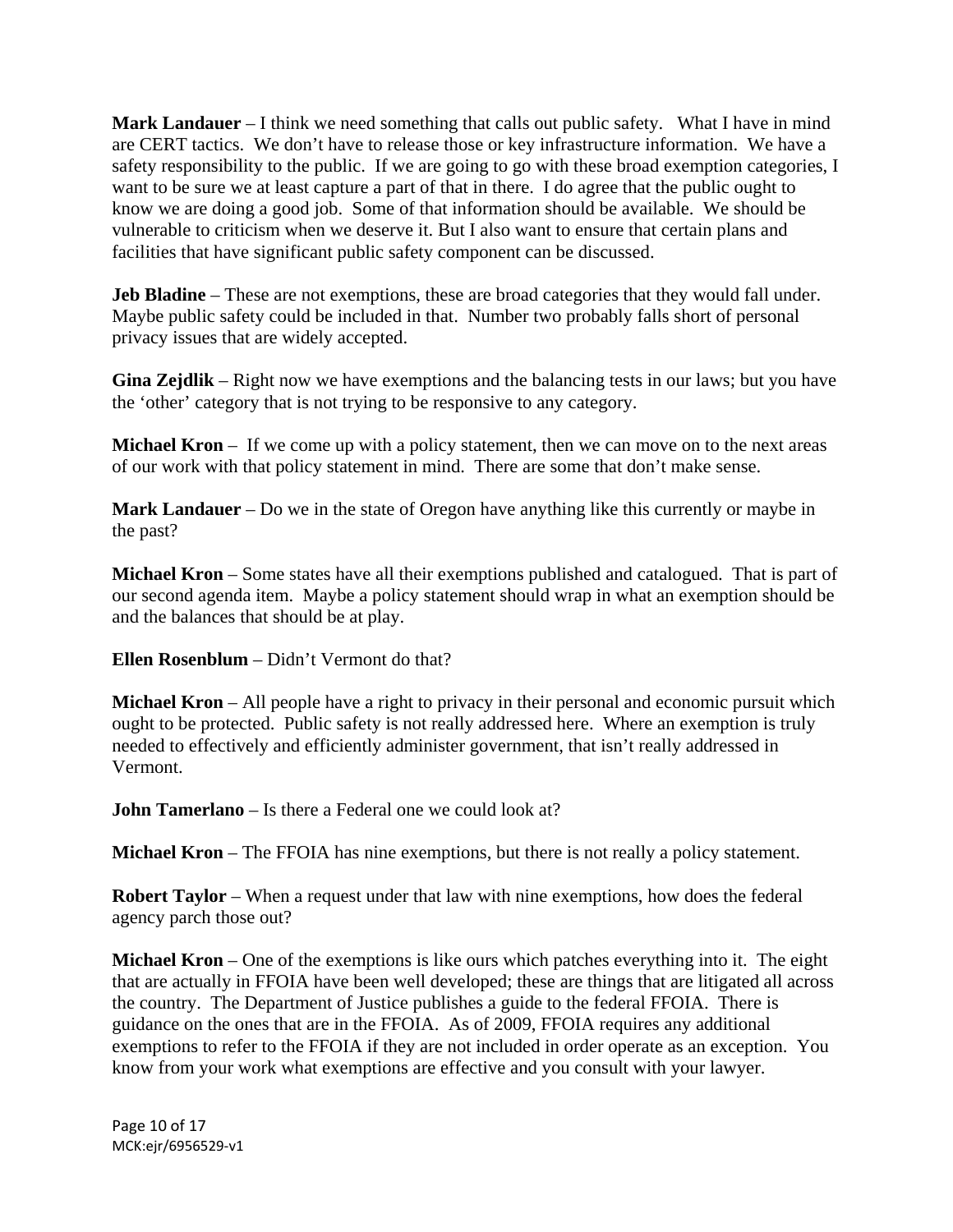**Robert Taylor** – I would be in favor of us adopting a policy statement that says 'these records belong to the public. They should be accessible with few exceptions.' Have just a few exceptions and repeal the rest of them, inside and outside of the public records law.

**Michael Kron** – I think that's more of a substantive change than an organizational change. It will probably come up more later.

**David Rosenfeld** – If all you were doing was just making sure the public understand the public records law, I don't know how to do other than the way Robert describes it.

**Mark Landauer** – I don't oppose going down that road, I just want to make them precise enough in order to avoid litigation over whether something is or is not available to the public. We represent public bodies with limited resources. I'm not sure if the new ombudsman wants to take on 242 cities, 950 districts, 192 school districts, and 36 counties.

**Robert Taylor** – In other states, they do.

**Mark Landauer** – If the Legislator wants to provide them the funds to deal with that, God speed.

**Gina Zejdlik** – Coming up with an overarching policy statement is a really important step, and an important step if we end of going down that road.

**Michael Kron** – I think I have a fairly good idea of what the Task Force would like to see in the policy statement. I think we want to talk about what an exemption is and why it should exist; I think we want to make the language at the beginning a stronger, and that that gives us a natural transition to talk about the basis for exceptions; I think we've identified three good ones and we can add public safety to them. I think we want to talk more generally about chapter 192. This overlaps with the policy statement in the public meetings law, which is working well. I think it would be a mistake in the public meetings law to mess with it. Did I miss something?

**Ellen Rosenblum** – In looking at the second sentence, I think it's missing something. The second piece is getting information, so that you know what is going on. It's not just about ensuring I'm doing my job.

**Jeb Bladine** – Maybe a step beyond that is the importance of an informed citizenry. To be able to participate efficiently.

**Michael Kron** – I will admit that I tried to keep it short. This will lengthen it, but that's okay.

**Phil Lemman** – When we say shall be accessible with few exceptions, it makes sense if we take the nine category approach. I think we are shooting ourselves in the foot if we say that and leave 400-something specific statutes out there. I would like us to think about how we say that. I think we are all trying to say that disclosure is the rule, non-disclosure is the exception.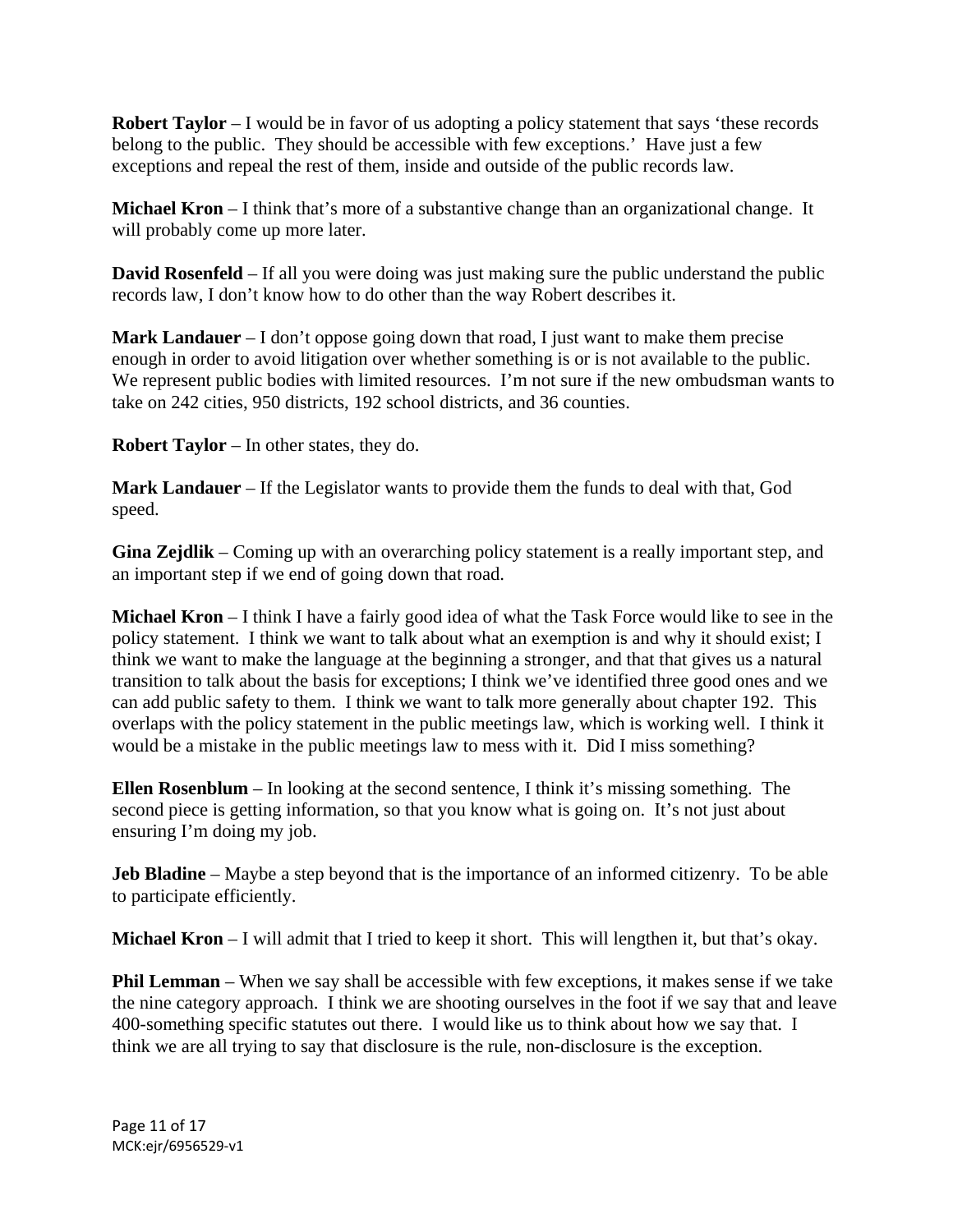**Michael Kron** – So really, we are talking about a few genres of exceptions; a few categorical principles that explain when information the government has may not be appropriate to share with the public; as opposed to there are few exceptions in the literal meaning.

**Phil Lemman** – I think the vast majority of those exceptions have been where disclosure was ordered and someone got the Legislature to fix that; or someone wanted certainty and came in and got that. I think the balance we are going to go through is these general principles and how they are applied on a case-by-base basis. If we go by those general principles we are still going run into the litigation and lack of specificity.

**Gina Zejdlik** – You want judicious exemptions?

**Phil Lemman** – That's what's nice about the Florida approach where it says when the Legislature does this they ought to think about—maybe something that says the Legislature ought to make findings on these questions so that it's explicit and put out there that there is some policy guidance that this exception follows.

**Ken Helm** – I think that is a great idea.

**Michael Kron** – Requiring the Legislature to make policy statements?

**Phil Lemman** – We also get back to what the Legislature can and cannot do to itself. Part of it is an ongoing legislative commitment to do that.

**Michael Kron** – I think it would be useful to the legislature to set that as an expectation.

**Ken Helm** - The exception language from Kansas and Virginia is helpful, because it looks like legislative findings. It's not just the policy; it's the reasoning behind it. That helps the interpretation and the problem of strict definitions.

**Michael Kron** – I think what you guys are proposing is a something that encourages the legislature to think about why we are adopting this exemption.

**Jeb Bladine** – Are you including those broad areas of exemptions as potentially part of the policy statement or as a prelude to what the exemptions are? Are you suggesting that the three broad categories of exemptions are somehow incorporated into the policy statement?

**Michael Kron** – Yeah

**Jeb Bladine** – Which could be three, or nine. What Robert suggestion may or may not fly, but it would be a very valuable exercise, to see if an exemption fits into those categories.

**Michael Kron** – So far I think we have identified four: the efficient and effective administration of government, personal privacy including personal safety, public safety, and business-type financial records. Those are the ones I would like to work into a revision of the policy statement.

Page 12 of 17 MCK:ejr/6956529‐v1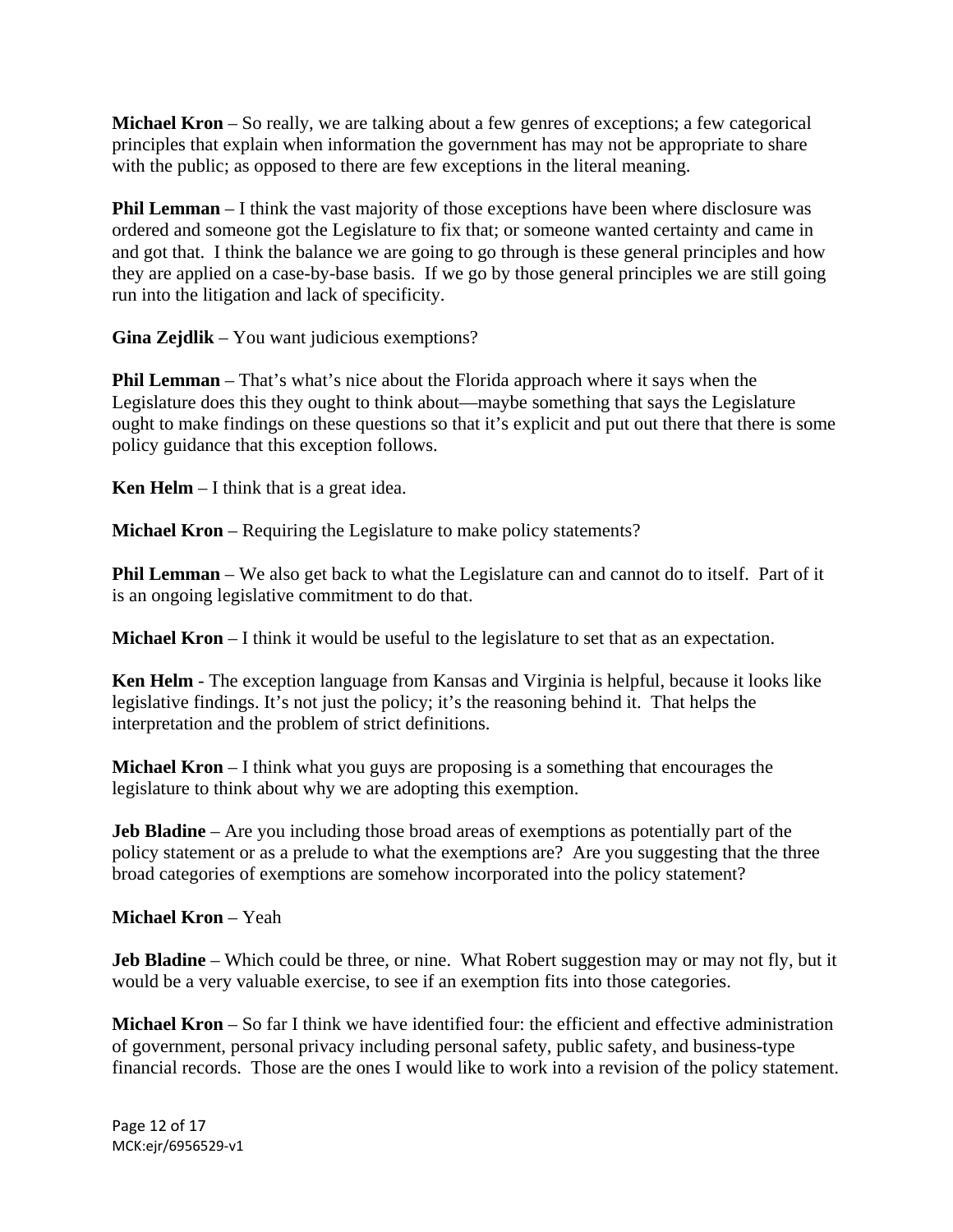The idea would be to use that to talk about how we might go about organizing exemptions, and I think we agreed that the substance of the exemptions would be a separate conversation. Robert, I think your conversation fundamentally is about what the substance what of our exemptions are, or would be viewed that way by the legislature more so than what I am lumping into this organizational category; a step prior to changing them. I think jus repealing them all and replacing them with nine feels more like changing them.

**Unidentifiable** – What you could do is identify your four or nine categories; and plug in the four or nine hundred with 25 outliers. The public can have confidence in the reasoning behind the exemptions and take the outliers to the Legislature to figure out if we really need them.

**Betty Reynolds** – The efficiently and effectively administration of the government would also go to some of the timing and cost concerns of the smaller jurisdictions and possibly address some of the judicial cause and litigation cause. There are specific policy statements in the statutes that would need to be addressed.

**Michael Kron** – The first item on my sample approaches is a catalogue to how we might organize exemptions. In 1993 the Secretary of State proposed a version of what we are talking out. They proposed to write specific exemptions, and then made conforming amendments elsewhere in the statute book. If there was a law that was an exemption, they would tie it to one of the new exemptions created.

In 2011 Kroger's approached was more like: here are the categories, and here are the exemptions that fit within that category. It has the disadvantage of being bulky but the advantage of it being in one place. California's approach is similar to Kroger's, where they're listed and described within the statute, as required by the public records statute. It set the expectation that the legislature approach the issue rigorously.

Louisiana literally lists statutes. I think that's not very helpful.

Alternatives include a tagging system, which is included in the federal law. The exemptions outside of FFOIA have to say 'this is exempt under FFOIA". My view is that a tag does the same thing, just not as well. You have to have access to some kind of tool that will allow you to search the statutes for a keyword.

**Phil Lemman** – Isn't that just the flip side of the Louisiana approach? The other way of doing it is, in 276.422 refers you to 192.

**Michael Kron** – I feel like neither of those approaches are as satisfactory as a catalogue that ties to our overarching principles.

**Les Zaitz** – How many of the 400 exemptions are contested or ever an issue? Are we trying to fix something that doesn't need to be fixed, when the real issues typically are the exemptions cited in the public records law? If we just want to this as housekeeping to clean things up; that seems like a clerical function as opposed to a policy function.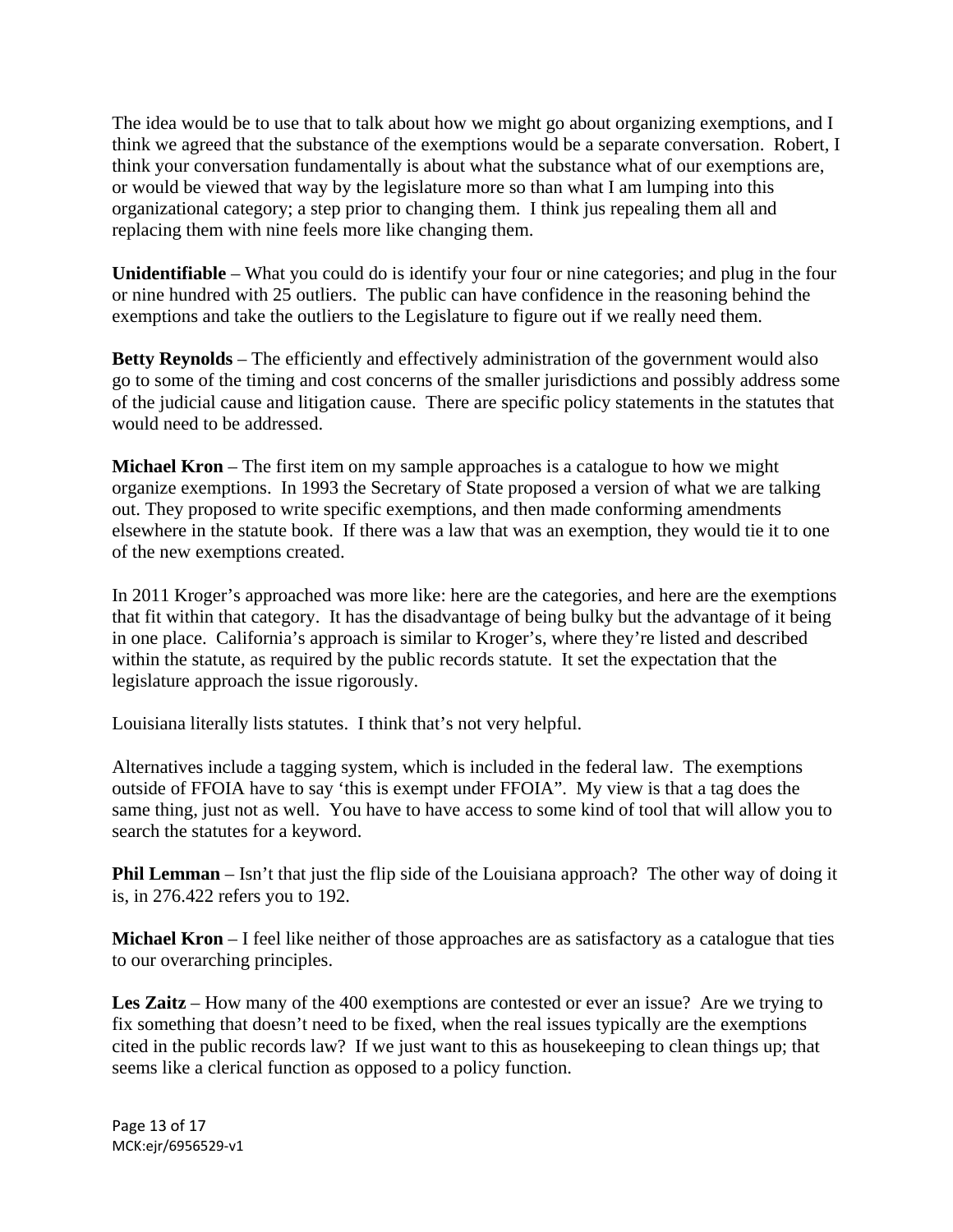**Michael Kron** – There is some risk of housekeeping, but I don't think it needs to be done that way. The 82 exemptions in 192 could usefully be subject to this process. The cataloging will be useful as an end to itself; but the more substantive use is the one Robert referred to – what about the ones that don't fit very well when we are categorizing these?

I think last time we agreed to approach these issues as sequentially as we can so we get the benefit of the work where we can come to agreement and get things done. I think that's going to a heavy lift, when we reach the ones we can't categorize. There will be people who don't want those to go away and I think we will have to hear from them.

I think it will be helpful, even if we can't get rid of them, to have gone through the exercise of making it more user friendly for people on both sides.

**Scott Winkels** – There are exemptions that their advocates are going to have a hard time articulating the public interest. I would like to hear someone make a case for why boat collision reports are exempted. There are others in there that I think the advocates should have to justify these.

**Jeb Bladine** – I hope to catalog the public interest. The public interest is by far the most problematic area. None of us know what it means. We have 501 with public interest test except in a couple places, and 502 without public interest test unless it says there sort of is; and all these other statutes that are an end-run around the public interest test because they're under 502, when public interest should be discussed out there. There is inconclusive and conflicting language.

**Phil Lemman** – The broad categories of exemptions can serve to try to categorize the types of public interest. We have the public interest in disclosure balanced against the public interest in privacy or efficient administration of government programs or the public safety at large. That combined with the legislative findings will help. From my experience, any time a reporter makes a request they say 'it's in the public interest waive the fee."

**Michael Kron** – The public interest is an interesting feature. It doesn't exist in a lot of other places. Oregon public meetings law is the only one in the county that allows journalists to attend our executive sessions, with the condition that they can be told to not report on things if they hear them. The scenario doesn't make a lot of sense if you look at it head on, but it's worked quite well in practice in Oregon for more than 40 years.

The public interest test is a substantive and I think it would be a difficult one to go away with. I think we would have a hard time making all those conditional exemptions unconditional. I also think we would have a hard time getting rid of the conditional exemptions entirely.

**Jeb Bladine** – We should look at it to see where we have current law that really should have a public interest test.

**Michael Kron** – If we are going to catalogue, I think that is something we could flag.

Are people thinking that having a catalogue would be a worthwhile endeavor?

Page 14 of 17 MCK:ejr/6956529‐v1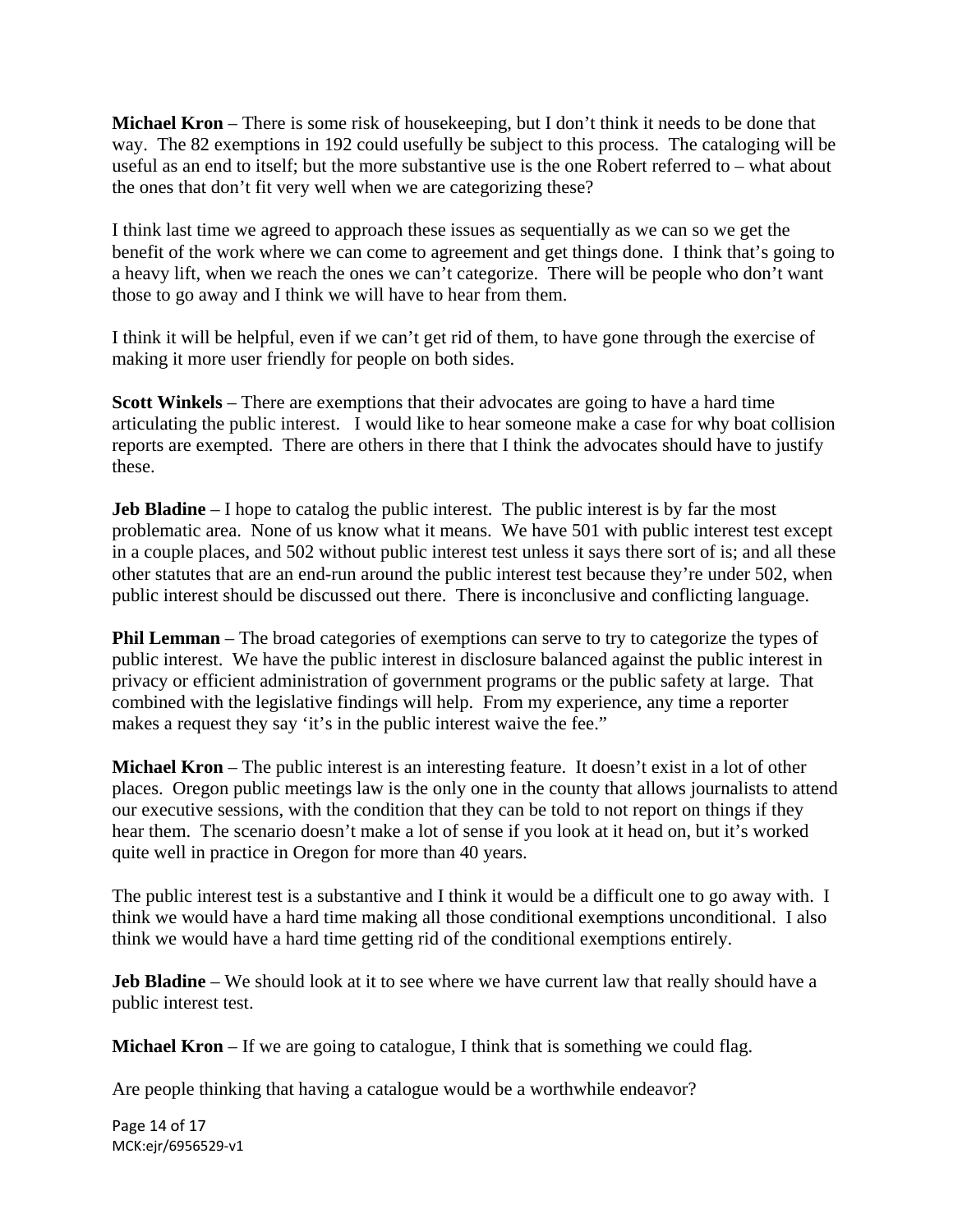**Ken Helm** – I think cataloguing for the purposes of the task force would be helpful to me.

**Michael Kron** – We are working on that.

**Ellen Rosenblum** – How close to the app is the catalogue? We have an app for this, by the way.

**Michael Kron** – Lee Vandervoo created a web app where you can do keyword searches for exemptions. It is out of date, but we have been working on updating our list of exemptions. I think the nature of this make it hard to be 100% sure we've got them all. I will start working on what a catalogue will look like.

Does anyone feel strongly that it will be better to take to oppose approach and have the tags?

**Mark Landauer** – I think it will be helpful for the government entities who are administering the law to go to one spot and find the law.

**Ken Helm** – If you are responsible for responding, you need to have some ease of use there. Sometimes catalogues aren't. I love the app idea for local government that tells whoever is responsible what the parameters are with clear and objective wording so they can dispense quickly. If that's one of the problems we're trying to solve, we shouldn't assume that a catalogue that works for us here is what we are going to hand down to local government.

**Michael Kron** – I think we should think as a group how we want to get input from the public. The AG has been chairing a profiling taskforce which accepted public testimony. We could consider having people in our meetings. Do you guys have any thoughts?

**Phil Lemman** – Is that to help structure our work or review a draft work product, or both?

**Michael Kron** – Both. I think it would be useful for us to form our work and also to have feedback on our work.

**Gina** – Is there a web presence for this? Is there a comments section there where we could direct people?

**Michael Kron** – Maybe when we get our new website. We could set up an email address that would be easy for people to send up comments.

**John Tamerlano** – When crafting something like it, is it in the back of your mind who is asking for these public records? Is it how you communicate with media, or public interest groups? Now, everyone lumps everything into media, are there factions of bloggers who don't have the same standards as other media. Or is it just wide open?

**Scott Winkels** – Speaking from City, its wide open. We get requests from developers, citizens, and media requests.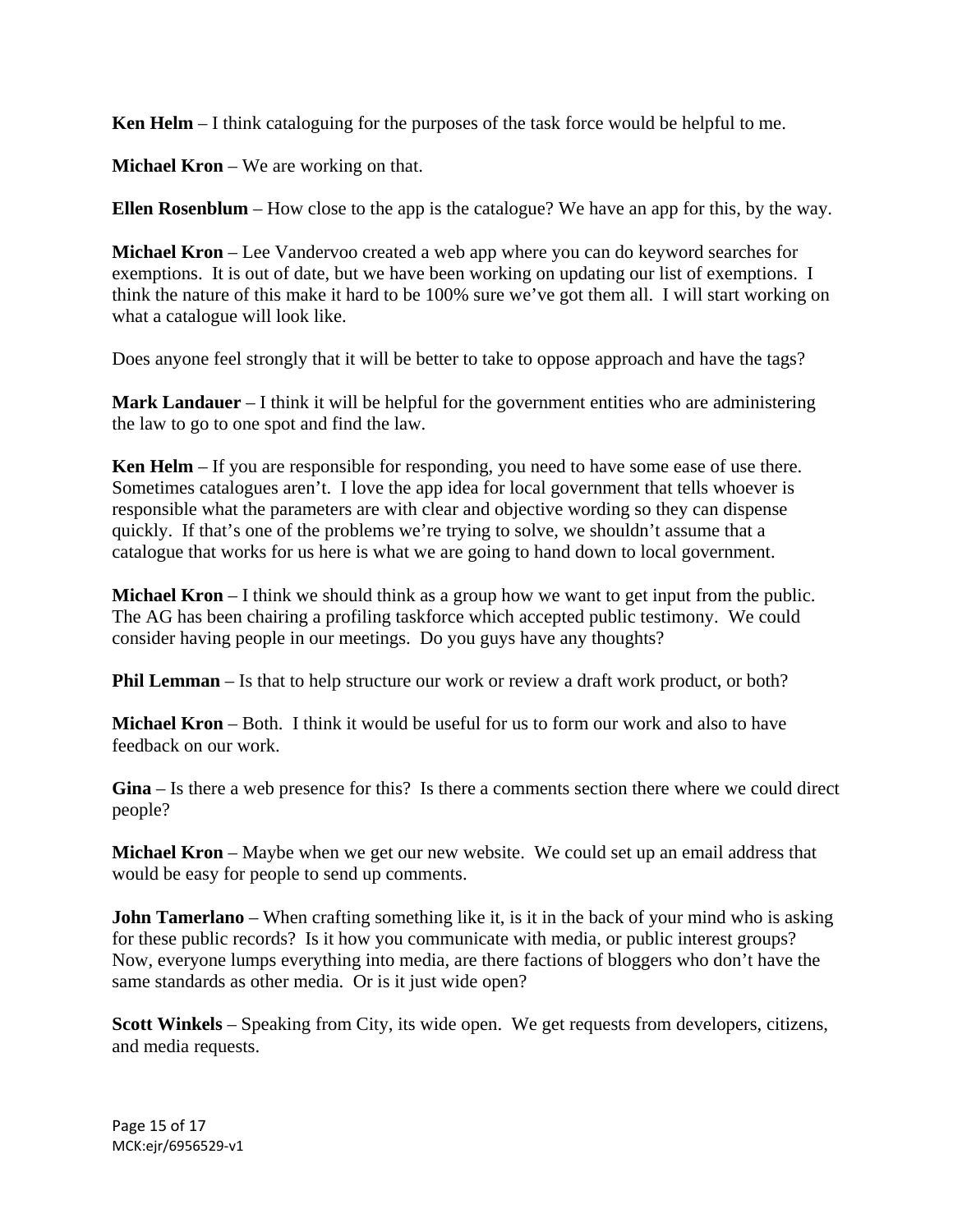**John Tamerlano** – Should we take media down to that next level, about how media has changed?

**Mark Landauer** – We've been dealing with that in executive committees for a long time.

**Scott Winkels** – The League did develop a model policy on how to deal with bloggers in executive session and I am happy to provide it. The Ethics Commission just got legislative authority to issue advisory opinions on that.

**Ellen Rosumblum** – There is a lot of interest in what we're doing. Some think we are not as representative as we could be. We have said in response that we want to hear from the public. I think sooner rather than later would be a good idea and I am more than happy to have a presence in that. It goes a long way in transparency and inclusiveness. We could come up with a couple of locations and if you are available for a couple of hours, we will arrange for the locations and let you know. We would do it on the record so we can provide summaries. It would be nice to be able to say here is our total, what do you think? But we are not there yet.

**Jeb Bladine** – Were clearly interested in exemptions, we could ask for some input on that. The ability to enter online would be a nice way to do it. I can probably submit that ONPA would promote to its newspapers to write about any cohesive effort.

**Michael Kron** – I think people are happy to participate.

**Ellen Rosenblum** – I wouldn't want to limit to exemptions, I would want to ask people to weigh in on any of the three major topics we are covering, especially in light of the audit.

**Phil Lemman** – Is there a way we can learn from General Kroger's efforts as he did a lot of outreach? Do you think those questions or comments have changed over the last four years? I would guess there is enduring concerns or questions.

**Ellen Rosenblum** – We will put a summary together of what he did for the next meeting. The proposed legislation was thick, and I think that was a problem. As far as what else he did, Michael has intimate knowledge.

**Michael Kron** – I will try and take a stab at categorizing them to give us some samples of how I think about this catalogue, a revised draft of our statement, and some information about what the public input was that Kroger solicited.

I think that it is good to hear from people to have them inform our work and get feedback on what we have discussed so far. I am reserving meetings for the third Wednesday going forward through January. I wanted to get your thoughts about meeting while the legislature is in session.

**Mark Landauer** – That's going to be tough because of the pace in the building. The pace is really difficult.

**Michael Kron** – So, the third Wednesday at the same time. (December 16 and January 20)

Page 16 of 17 MCK:ejr/6956529‐v1